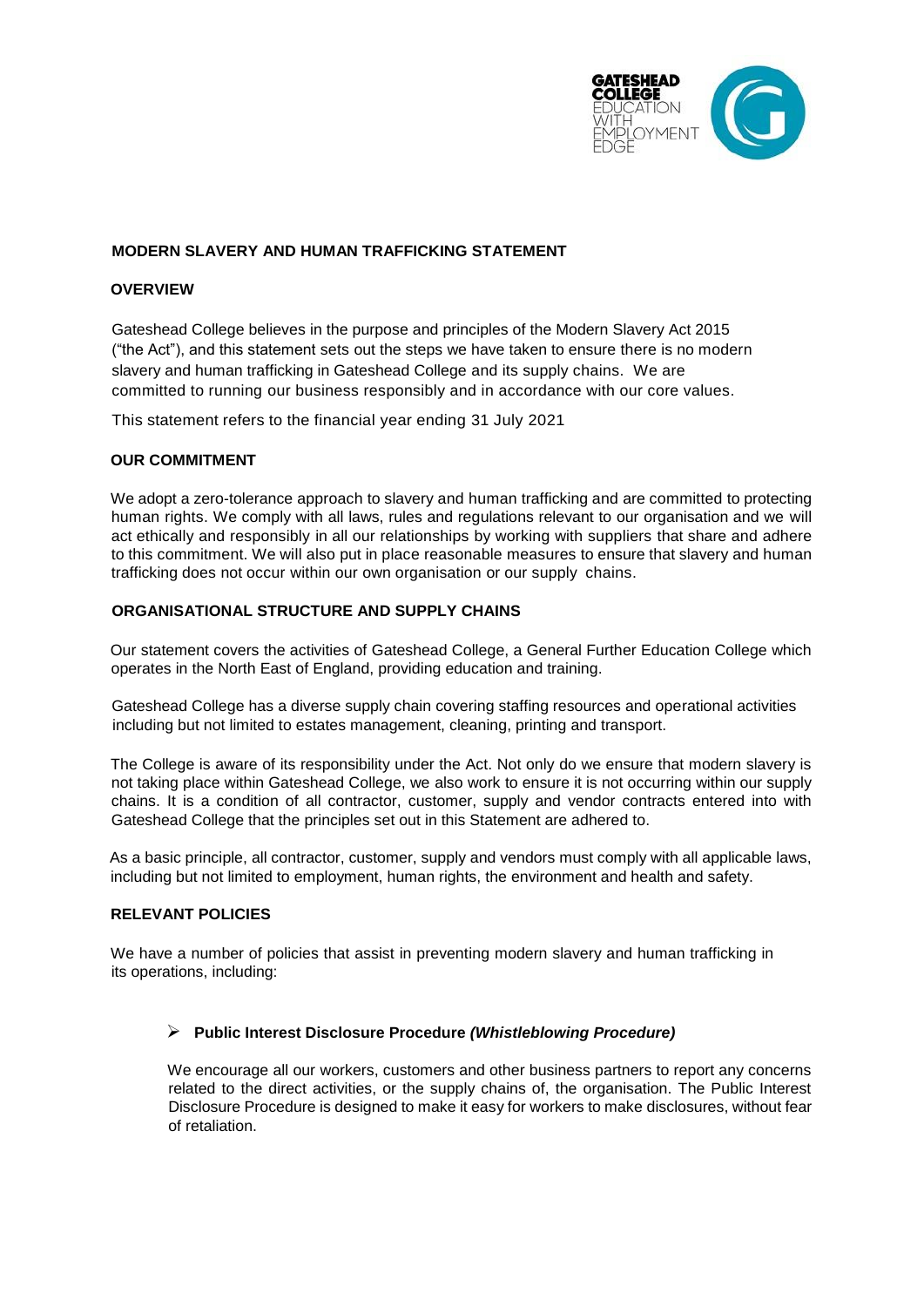

### ➢ **Behaviour Framework**

Our Behaviour framework makes it clear to employees the actions and behaviour expected of them when representing the organisation.

### ➢ **Supplier Terms & Conditions**

We are committed to ensuring that our suppliers adhere to the highest standards of ethics to ensure suppliers are aware of their obligations under the Act and comply where necessary.

#### **OUR PEOPLE**

We have put in place the following measures to mitigate the risk of slavery or human trafficking taking place directly within our College:

#### ➢ **Recruitment Practices**

We carry out rigorous right to work checks for all new employees. When it is necessary to engage agency workers, we use only vetted and approved recruitment agencies.

# ➢ **Pay**

We comply with all pay related legislation.

### ➢ **Working Conditions**

Our Health and Safety Team oversee our compliance with health and safety legislation across our campuses. We are committed to fair working practices and publish a range of policies and procedures setting out our approach to health and safety, well-being at work and family friendly arrangements.

#### ➢ Whistleblowing

All employees are encouraged to raise concerns about possible wrongdoing or malpractice within the College and will be protected from any reprisals should they choose to make such a disclosure. This commitment is set out in the College's Public Interest Disclosure Policy.

## **DUE DILIGENCE**

We undertake appropriate due diligence checks when considering taking on new suppliers to ensure they meet their regulatory obligations.

All new Suppliers declare that their organisation complies with the Act. All suppliers (including their subcontractors/supply chain) are also expected to:

- have management systems in place for delivering and monitoring contractual compliance in line with the due diligence responses for their own operations and those of their subcontractors.
- comply with all relevant legislation in the countries in which they operate and all relevant International Labour Organisation conventions.
- communicate their expectations for compliance on all the issues raised within the due diligence responses to all of their relevant employees and sub-contractors / supply chain.